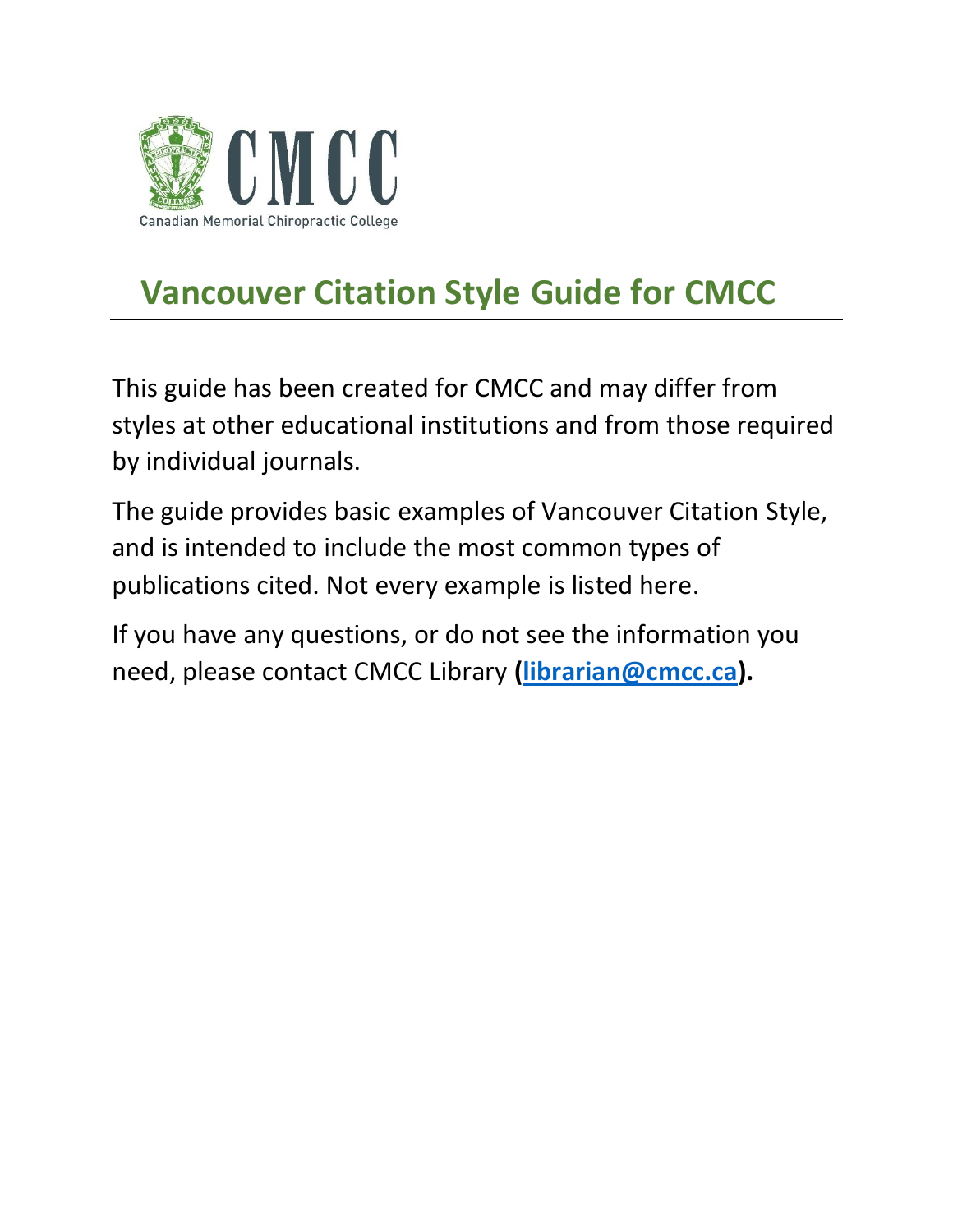Vancouver Citation Style consists of both **in-text citations** and **a reference list.**

#### **In-text Citation:**

In Vancouver Style, you can identify citations **within the text**  of the essay/paper by inserting either

2

numbers in round brackets (1) or numbers in superscript.

#### **Reference List:**

• In Vancouver Style, a reference list – titled **References -** of all your citations is placed at the end of your essay/paper with entries corresponding to your in-text citations, listed numerically, in the same order in which they have been cited in the text.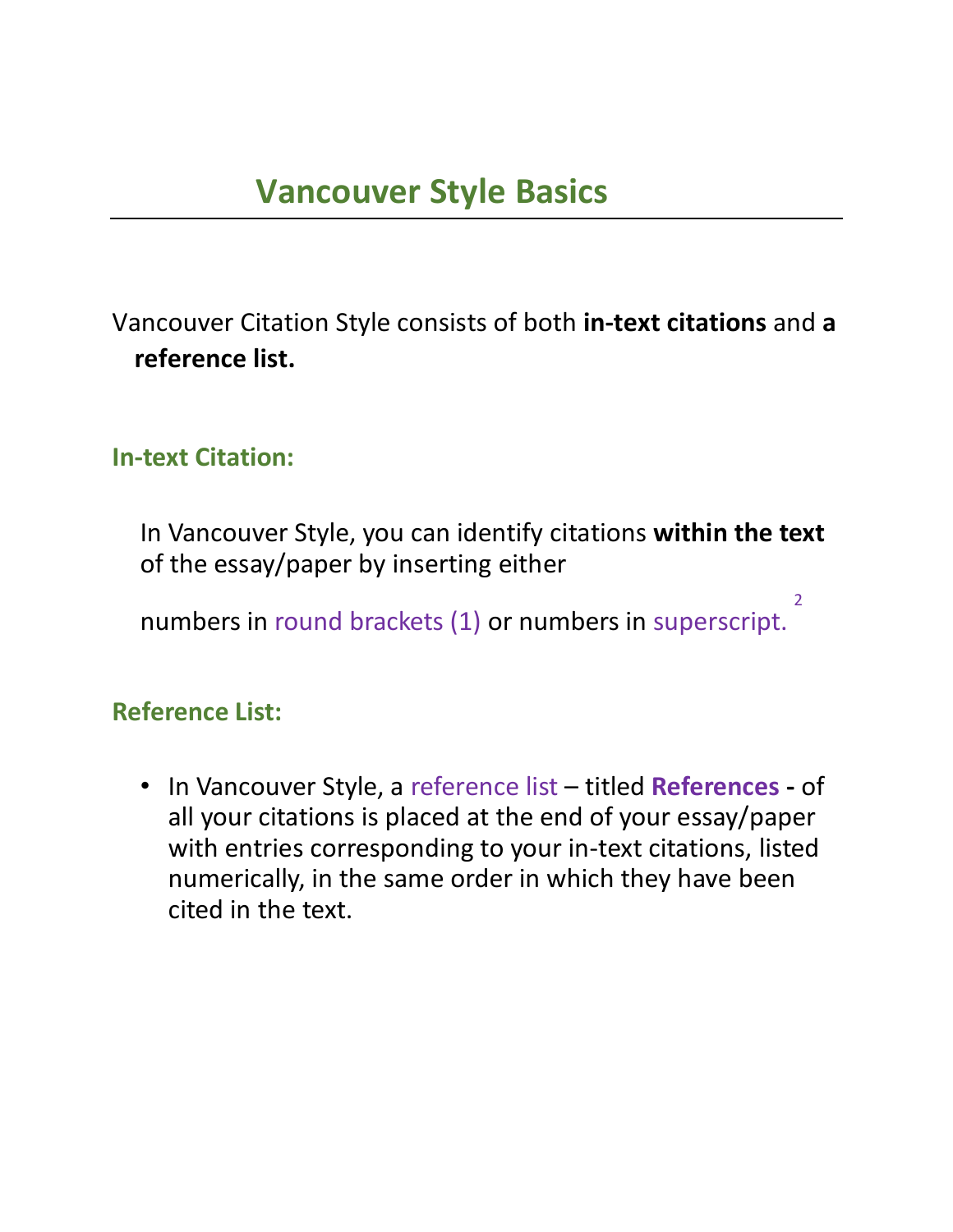**In-text Citation (Choose either A or B option)**

#### **A. Round Bracket**

An interprofessional approach is key to empowering patients.(1) Meeker and Mootz(2) reiterate the importance of collaborative practice in chiropractic.

#### **B. Superscript**

An interprofessional approach is key to empowering patients.<sup>1</sup> Meeker and Mootz<sup>2</sup> reiterate the importance of collaborative practice in chiropractic.

\*Note: if author name is stated in text, then place number directly after name; otherwise place number at the end of sentence.

## **References**

- 1. Souza TA. Differential diagnosis and management for the chiropractor: protocols and algorithms. 5th ed. Burlington, MA: Jones & Bartlett Learning; 2016. p. 13.
- 2. Meeker WC, Mootz RD. Integration of chiropractic in health care. In: Haldeman S, Dagenais S, Budgell B, Grunnet-Nilsson N, Hooper PD, Meeker WC, et al. editors. Principles and practice of chiropractic. 3rd ed. New York : McGraw-Hill, 2005. p. 135-146.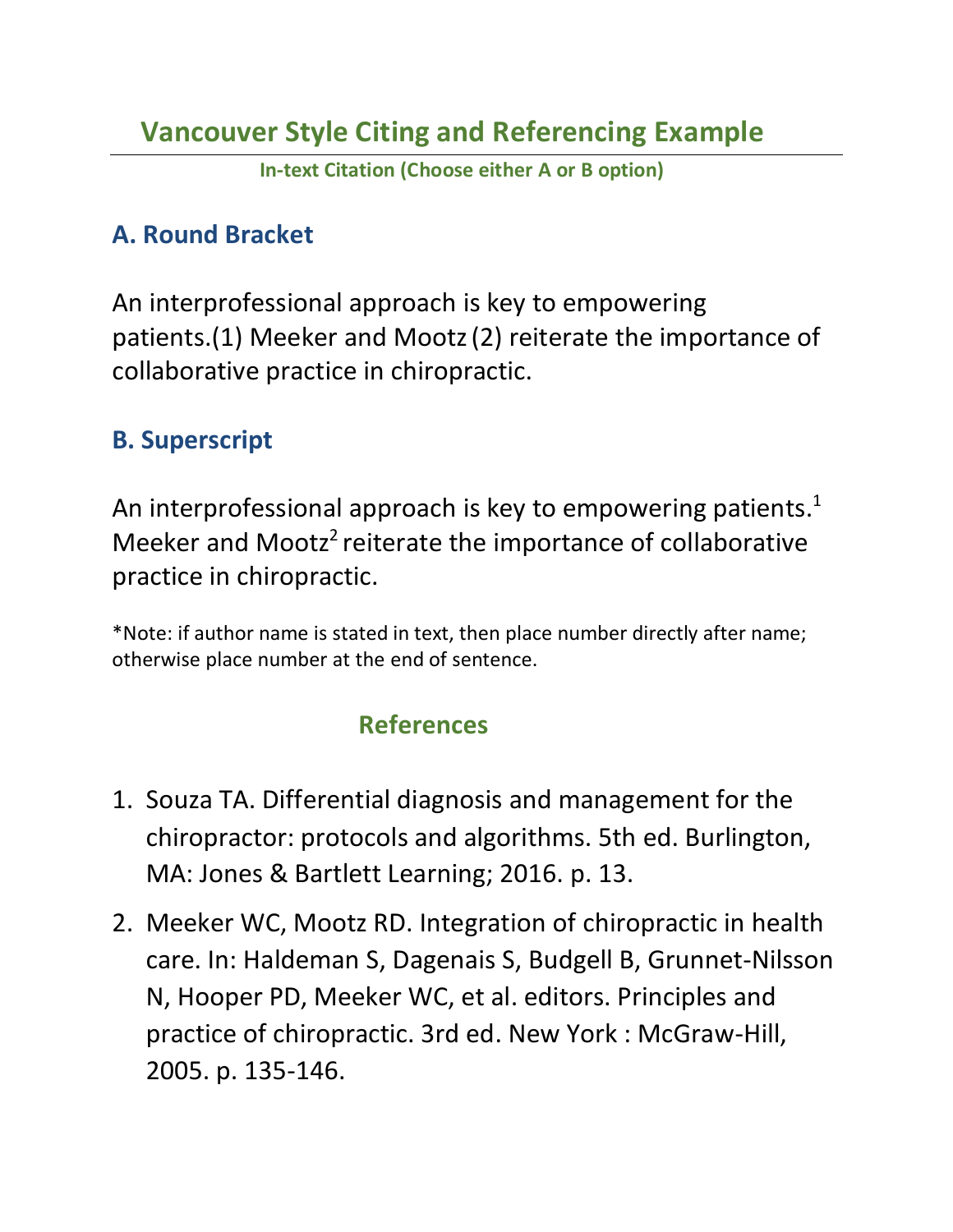## **1. Online Journal Article**

## **Basic Format:**

1. Author Last Name Initial(s). Title of article (capital on first word, the rest lower case). Title of journal [Internet]. Date of publication [date of access]; Volume(Issue):Page numbers. Available from: Database. URL

## **Sample Citation:**

1. Senzon S. Constructing a philosophy of chiropractic: evolving worldviews and premodern roots. J Chiropr Humanit [Internet]. 2011 Dec [cited 2016 Sept 20]; 18(1):10-23. Available from: CMCC Discovery/EBSCO.

<https://www.cmcc.ca/library>

**Note:** In Vancouver style, journal titles are referenced in their National Library of Medicine abbreviated form. For example, *Journal of Chiropractic Humanities* becomes J Chiropr Humanit. To find journal abbreviations, enter the journal title into the NLM Catalog: Journals via NCBI Databases

<http://www.ncbi.nlm.nih.gov/nlmcatalog/journals>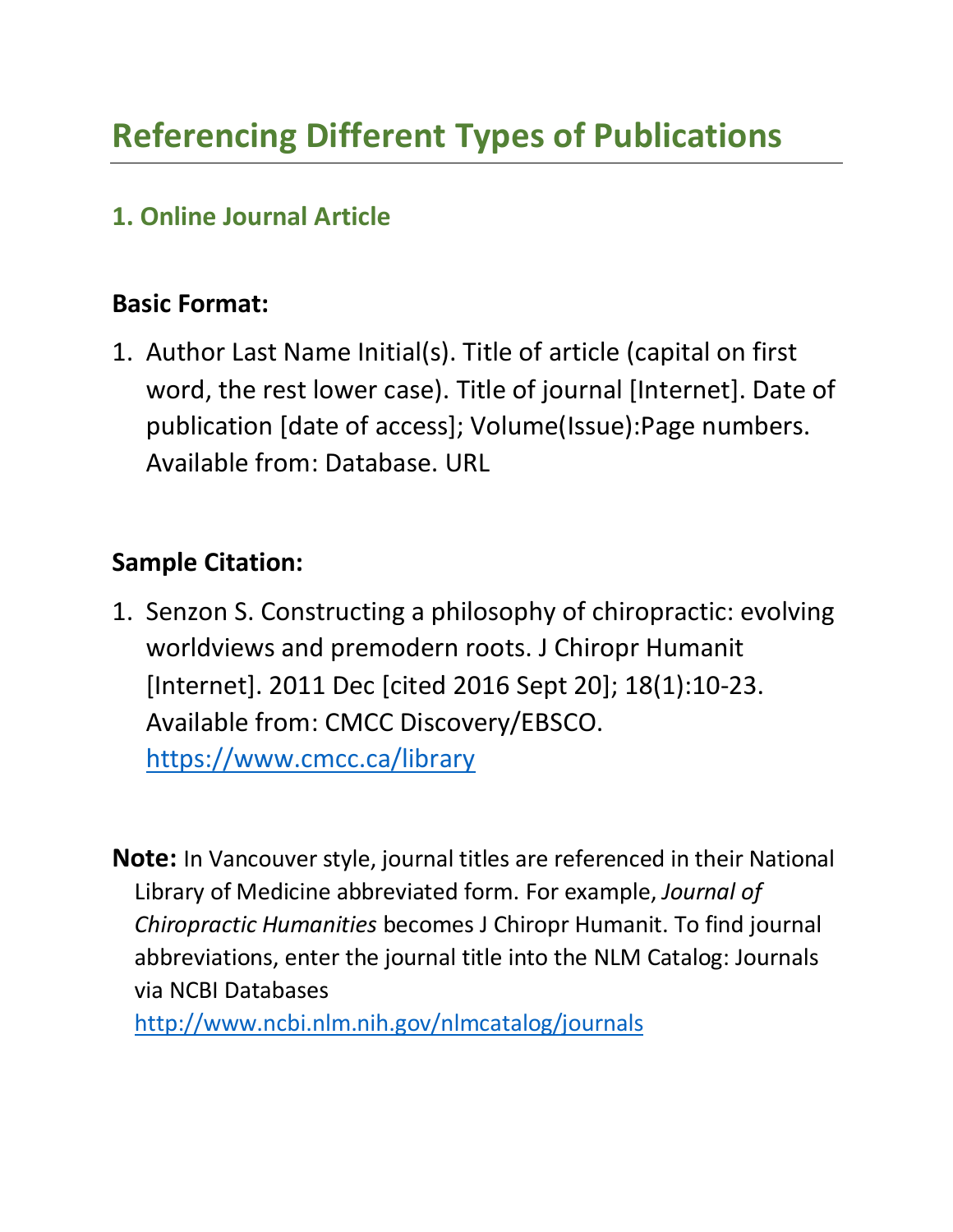## **2. Print Book – single author/editor**

#### **Basic Format:**

2. Author. Title: subtitle. Edition (if other than 1st). Place of publication: Publisher; Year.

## **Sample Citation:**

2. Souza TA. Differential diagnosis and management for the chiropractor: protocols and algorithms. 5<sup>th</sup> ed. Burlington, MA: Jones & Bartlett Learning; 2016.

## **3. Print Book - multiple authors/editors**

## **Basic Format:**

3. Author(s), editors. Title: subtitle. Edition (other than 1st). Place of publication: Publisher; Year.

\*If there are more than six authors/editors, write "et al." after the 6th name.

## **Sample Citations:**

3. Haldeman S, Dagenais S, Budgell B, Grunnet-Nilsson N, Hooper PD, Meeker WC, et al. editors. Principles and practice of chiropractic. 3<sup>rd</sup> ed. New York : McGraw-Hill, 2005.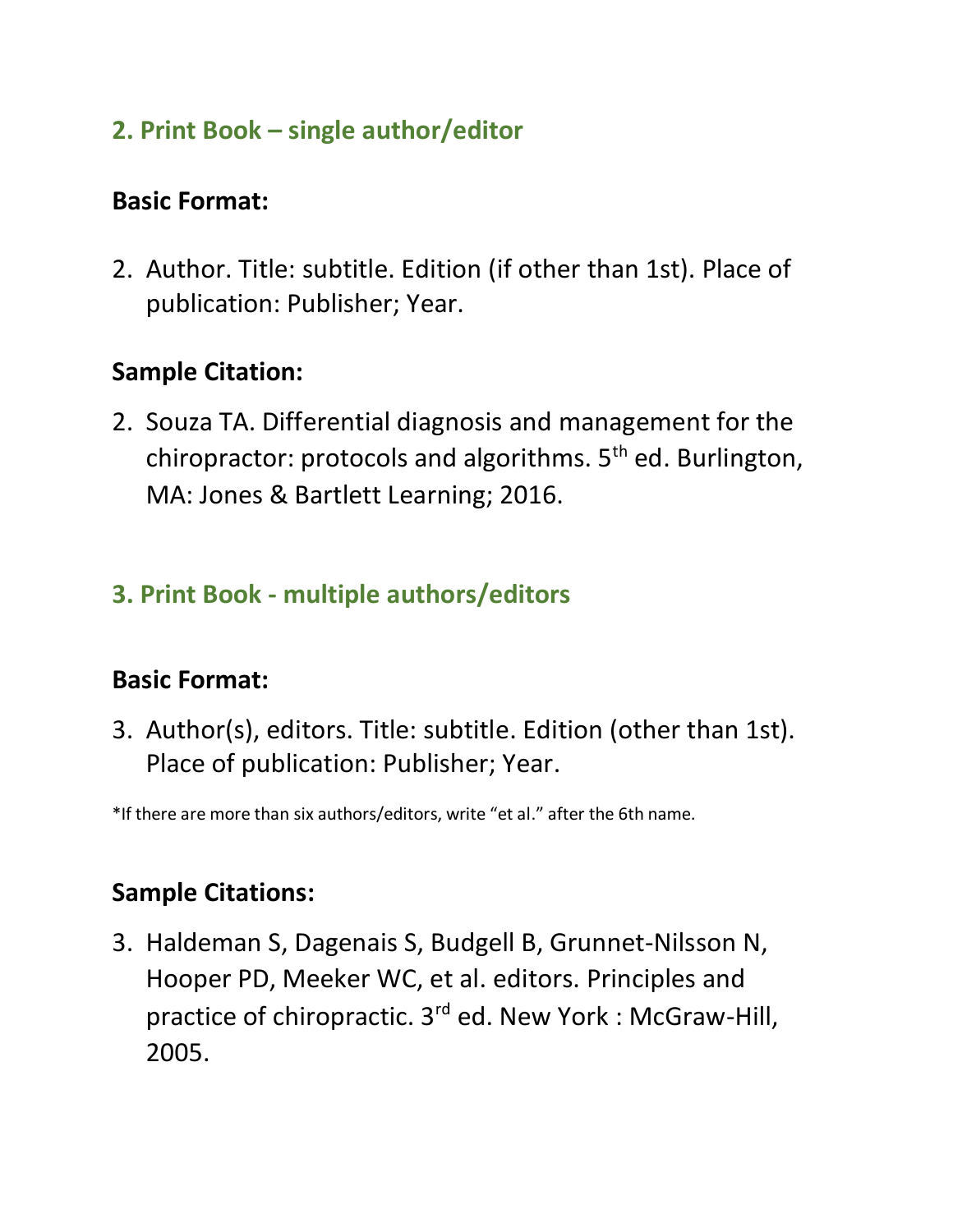3. Bickley LS, Szilagyi PG. Bates' guide to physical examination and history taking.  $11<sup>th</sup>$  ed. Philadelphia (PA): Wolters Kluwer/Lippincott Williams and Wilkins; 2013.

## **4. E-book**

## **Basic Format:**

4. Author(s)/Editor(s). Title: subtitle [Internet]. Place of publication: Publisher; Year [date of citation]. Available from Name of database: eBook URL

## **Sample Citation:**

4. Haines DE. Neuroanatomy: an atlas of structures, sections, and systems. 8<sup>th</sup> ed. [Internet]. Philadelphia: Lippincott Williams and Wilkins, 2012 [cited 2016 Sept 20]. Available from LWW Health Library: [https://www.cmcc.ca](https://www.cmcc.ca/)

## **5. Chapter in a print book**

#### **Basic Format:**

5. Chapter author. Title of chapter. In: Book author, editor. Title of book. Place of publication: Publisher; Year. Page numbers.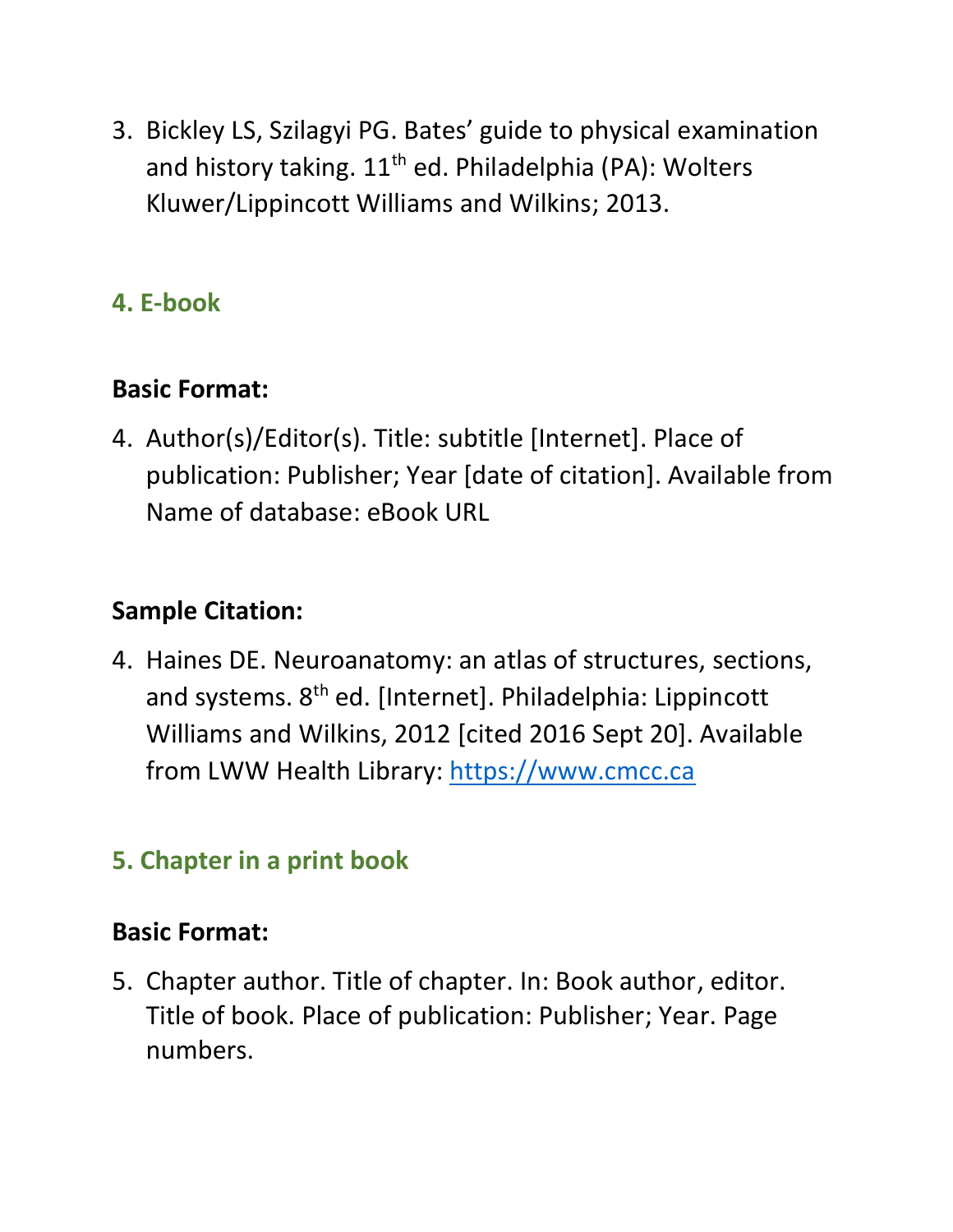## **Sample citation:**

5. Meeker WC, Mootz RD. Integration of chiropractic in health care. In: Haldeman S, Dagenais S, Budgell B, Grunnet-Nilsson N, Hooper PD, Meeker WC, et al. editors. Principles and practice of chiropractic. 3rd ed. New York : McGraw-Hill, 2005. p. 135-146.

## **6. Chapter in an E-book**

#### **Basic Format:**

6. Chapter author. Title of chapter. In: Book author, editor. Title of book. Place of publication: Publisher; Year. Page numbers.

## **Sample Citation:**

6. Seron MA, Yochum TR, Barry MS, Rowe LJ. Skeletal dysplasias. In: Yochum TR, Rowe LJ. Yochum and Rowe's essentials of skeletal radiology. 3<sup>rd</sup> ed. [Internet]. Philadelphia: Lippincott Williams and Wilkins, 2005 [cited 2016 Sept 20]. p. 721-792. Available from OVID Ebook Collection: [https://www.cmcc.ca](https://www.cmcc.ca/)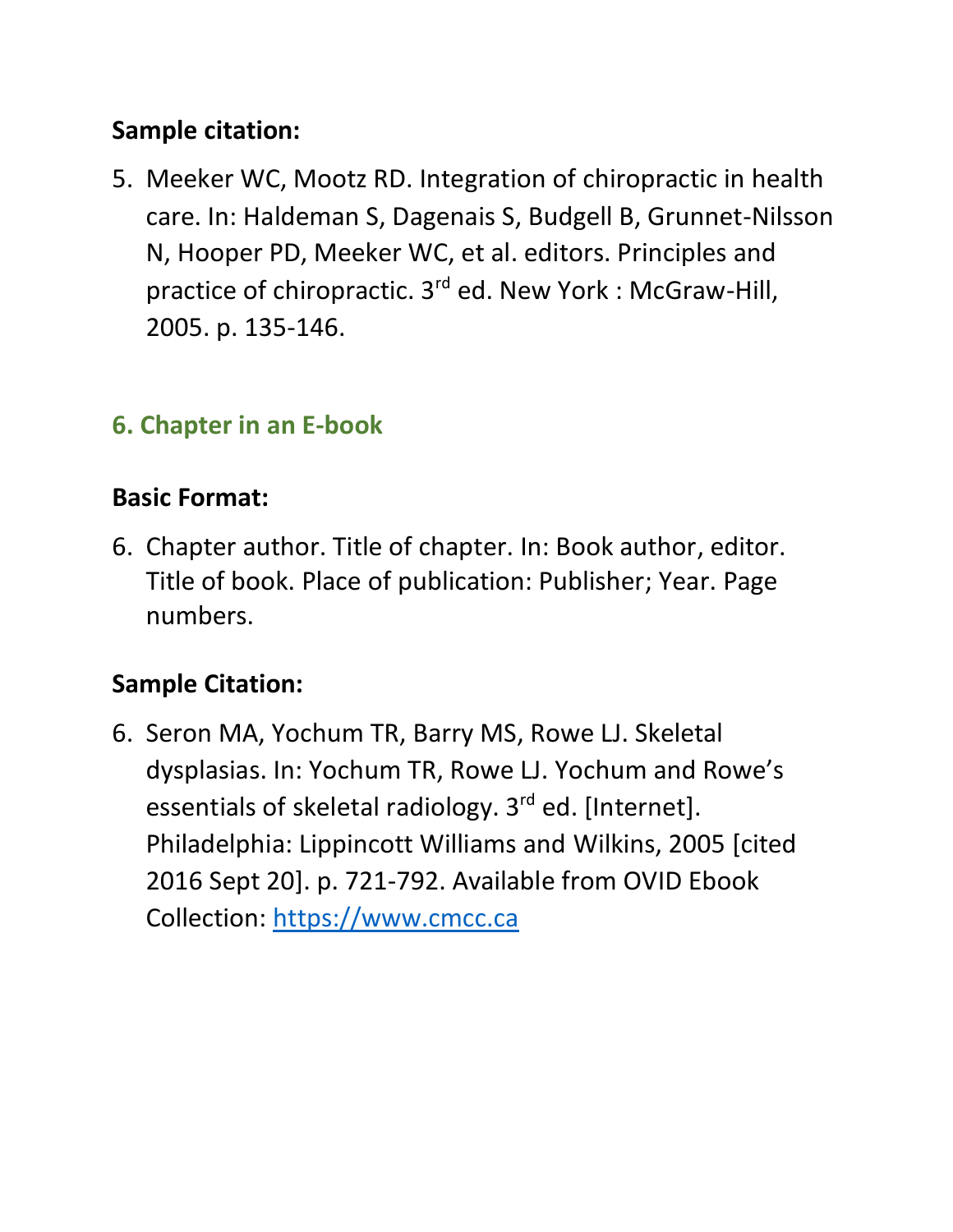## **7. Website Page**

## **Basic Format:**

7. Author(s)/Editor(s)/Organization. Title of website page [Internet]. Place of publication: Publisher; Date of publication/copyright [date of access]. Available from: URL

\*If no 'place of publication' indicated, use instead: [place unknown]

\*If no 'copyright' or 'date of publication' you can omit this info, but include date of access

## **Sample Citation:**

7. World Federation of Chiropractic. Facts on chiropractic [Internet]. Toronto (ON): WFC; 2009 [cited 2016 Sept 20]. Available from: [https://www.wfc.org/website/index.php?option=com\\_content&view=article](https://www.wfc.org/website/index.php?option=com_content&view=article&id=122&Itemid=138&lang=en) [&id=122&Itemid=138&lang=en](https://www.wfc.org/website/index.php?option=com_content&view=article&id=122&Itemid=138&lang=en)

## **8. Internet Documents/pdfs**

## **Basic Format:**

8. Author(s)/Editor(s)/Organization. Document title. Website page name [format]. Place of publication: Publisher; Date of internet publication [date of access]. Available from: URL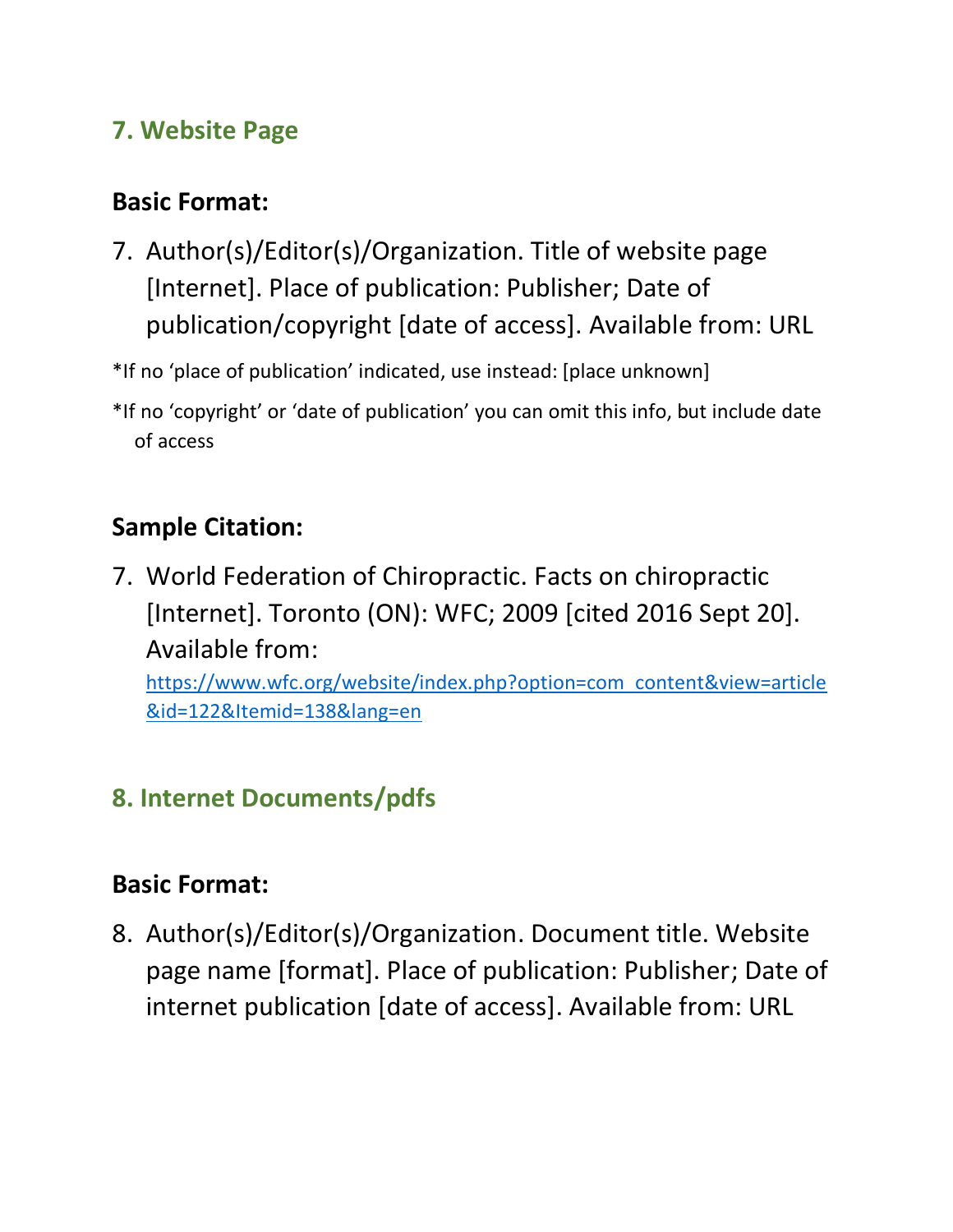## **Sample Citation:**

8. World Health Organization. WHO guidelines on basic training and safety in chiropractic [document on the internet]. Geneva, Switzerland: WHO; 2005 [cited 2016 Sept 20]. Available from: [https://www.wfc.org/who\\_guidelines/](https://www.wfc.org/who_guidelines/%20_english.pdf)  [\\_english.pdf](https://www.wfc.org/who_guidelines/%20_english.pdf)

## **9. DynaMed**

## **Basic Format:**

9. Source [Internet]. Place of Publication: Publisher. DynaMed clinical topic: subcategory.[dates updated; cited]. Available from: URL

## **Sample Citation:**

9. DynaMed [Internet]. Ipswich (MA): EBSCO Information Services. Multiple sclerosis: history and physical. [updated 2015 Mar 09; cited 2016 Jul 23]. Available from <https://www.cmcc.ca/sslpage.aspx?pid=1124>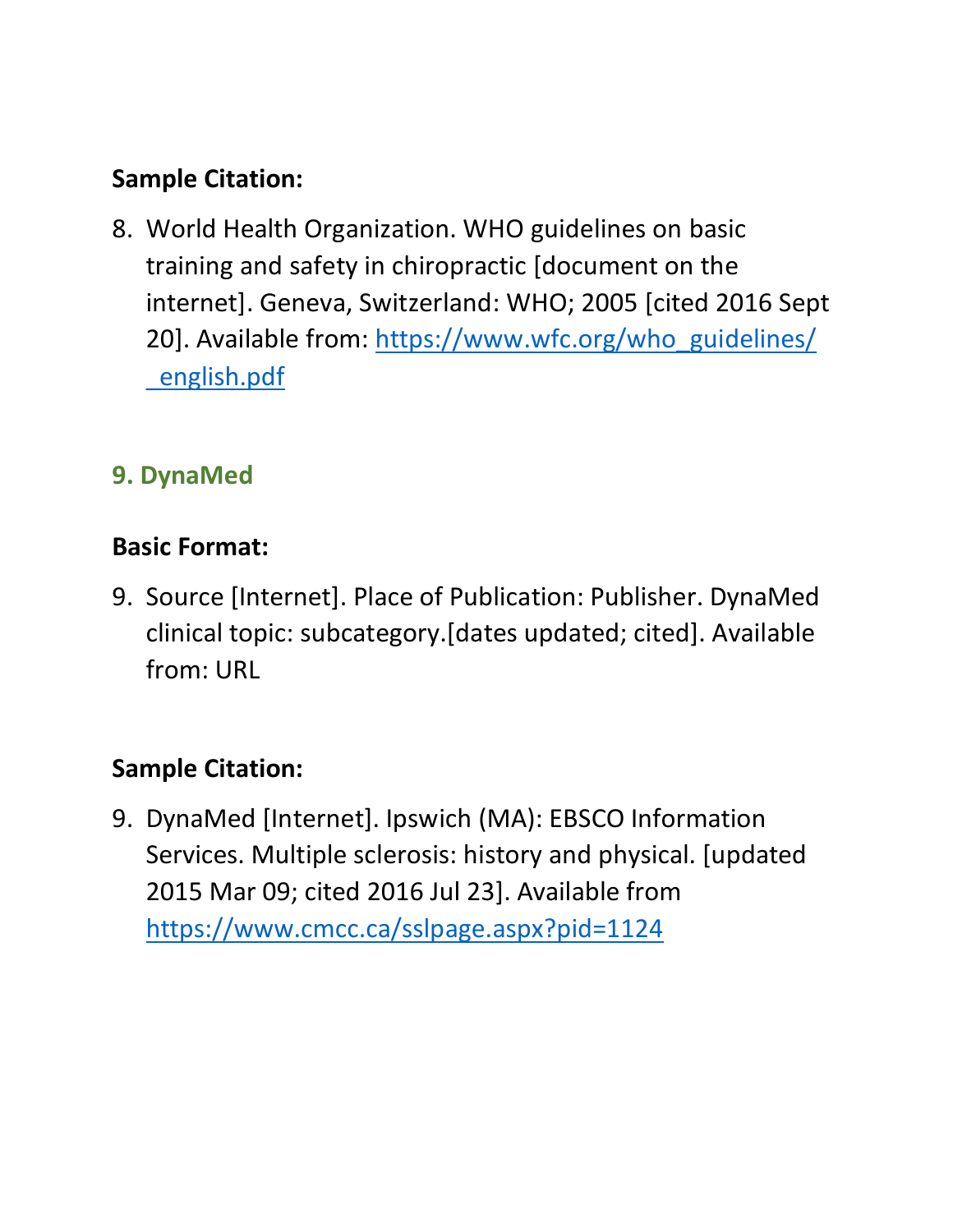#### **10. BMJ Best Practice**

#### **Basic Format:**

10. Source [Internet]. Place of Publication: Publisher. Clinical topic summarized: subsection.[date updated; date cited]. Available from: URL

#### **Sample Citation:**

10. BMJ Best Practice [Internet]. London (UK): British Medical Association. Musculoskeletal lower back pain: treatment algorithm. [updated 2017 Nov; cited 2018 Apr 19]. Available from [https://www.cmcc.ca/library/clinical](https://www.cmcc.ca/library/clinical-databases)[databases](https://www.cmcc.ca/library/clinical-databases)

#### **11. Natural Medicines**

#### **Basic Format:**

11. Source [Internet]. Place of Publication: Publisher. Natural Medicines clinical topic: Subsection.[dates updated; cited]. Available from: URL

#### **Sample Citation:**

11*.* Natural Medicines [Internet]. Somerville (MA): Therapeutic Research Center. Creatine: adverse effects. [updated 2015 Mar 09; cited 2016 Jul 23]. Available from <https://www.cmcc.ca/sslpage.aspx?pid=1124>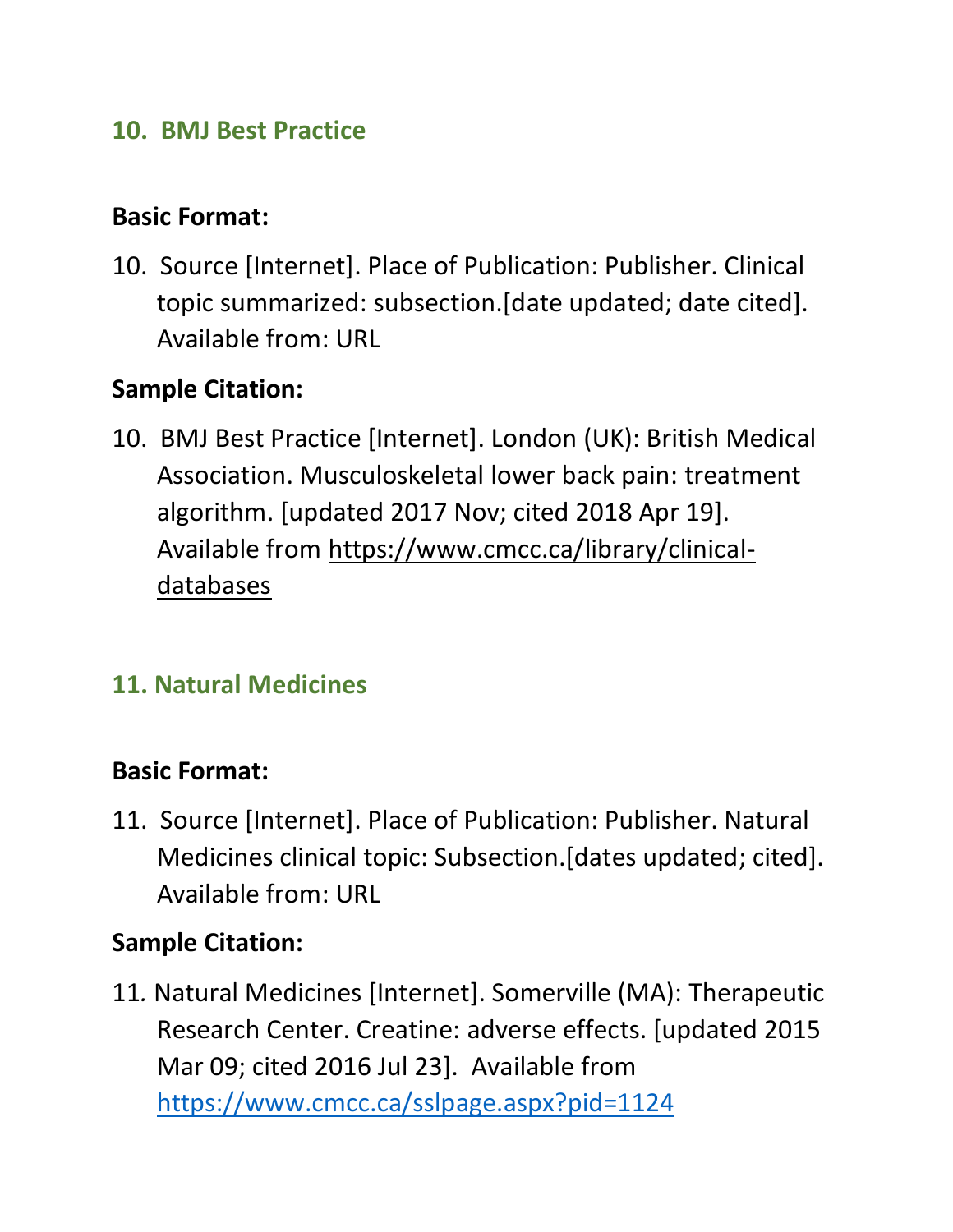## **12. Wikipedia**

## **Basic Format:**

12. Author(s)/Editor(s)/Organization. Title of website page [Internet]. Place of publication: Publisher; Date of last edit/update [date of access]. Available from: URL

## **Sample Citation:**

12. Wikipedia: the free encyclopedia. Ebola virus epidemic in West Africa [Internet]. St. Petersburg (FL): Wikimedia Foundation; updated 2015 May 28 [cited 2015 June 28]; Available from: [http://en.wikipedia.org/wiki/Ebola\\_virus\\_epidemic\\_in\\_Wes](http://en.wikipedia.org/wiki/Ebola_virus_epidemic_in_West_Africa) [t\\_Africa](http://en.wikipedia.org/wiki/Ebola_virus_epidemic_in_West_Africa)

## **13. Class Notes/Documents; Lecture Notes - Online**

## **Basic Format:**

13. Author AA. Title of lecture [format]. Course Code: Course Name, Institution where delivered. Date of Publication [Date cited]. Available from: URL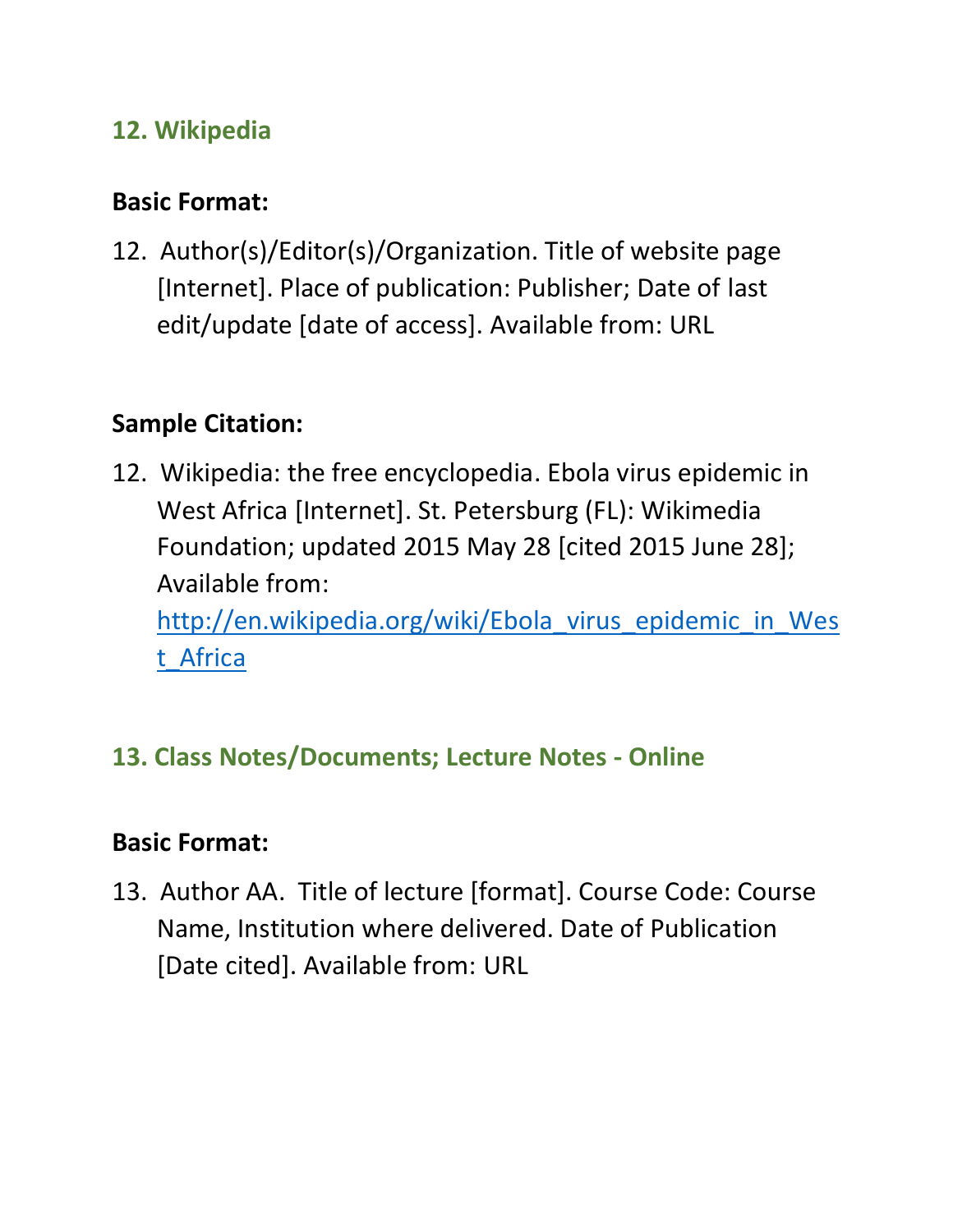## **Sample Citation:**

13. Petrini V. Communication in health care [Lecture notes as PDF]. CE 1101: Clinical Education, Canadian Memorial Chiropractic College. 2016 Oct 7 [cited 2016 Nov 26]. Available from: http://<https://courses.cmcc.ca/portal>

## **14. Class Notes/Documents; Lecture Notes – Print**

## **Basic Format:**

14. Author AA. Title of Lecture [format]. Course Code: Course Name, Institution where delivered; lecture given – date lecture given.

## **Sample Citation:**

14. Petrini V. Communication in health care [unpublished lecture notes]. CE 1101: Clinical Education, Canadian Memorial Chiropractic College; lecture given 2016 Nov 17.

## **15. Class PowerPoint Slides - CMCC**

#### **Basic Format:**

15. Author AA. Title [format]. Course Code: Course Name, Institution where delivered. Date of Publication [Date cited]. Available from: URL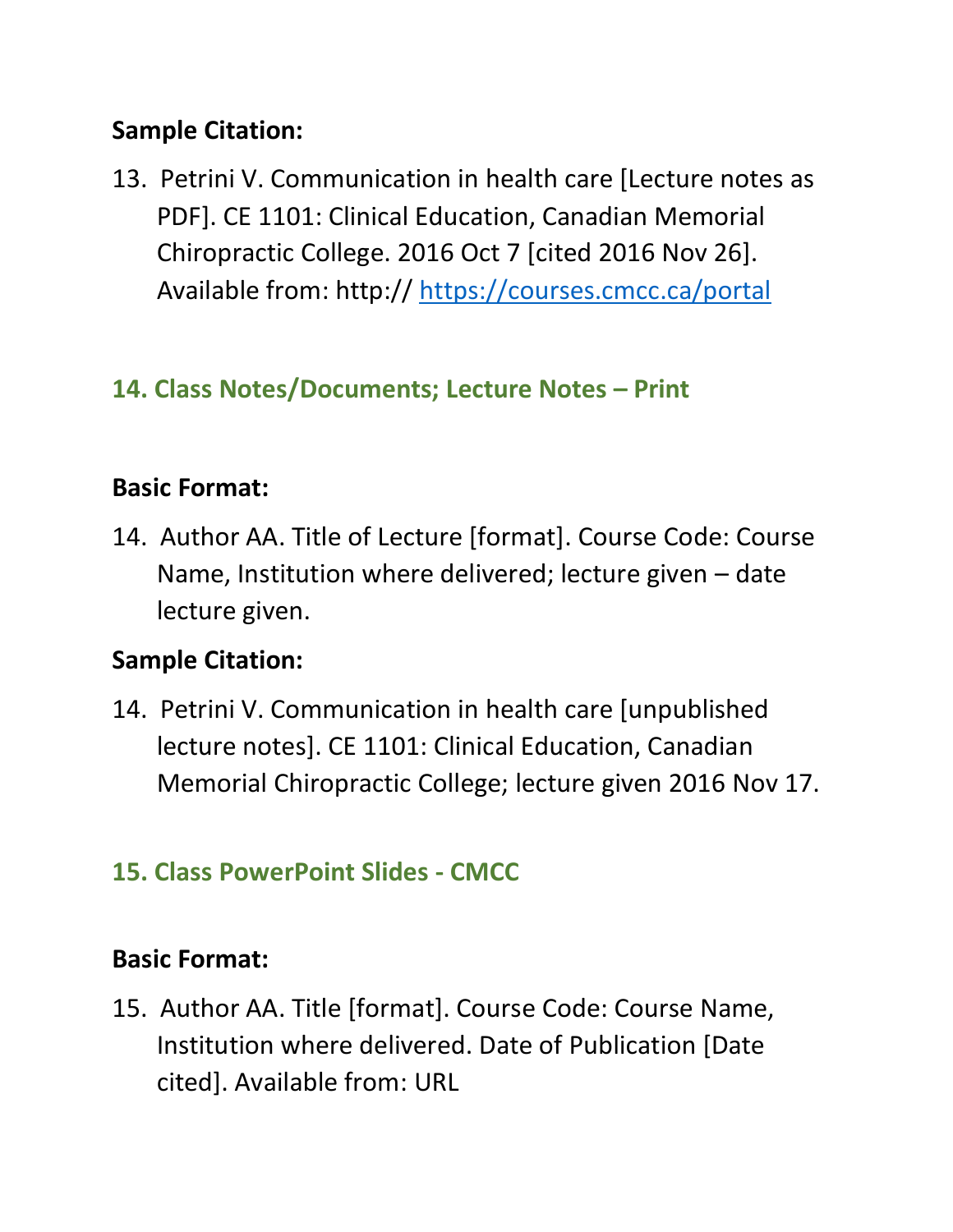## **Sample Citation:**

15. Petrini V. Communication in health care [PowerPoint slides]. CE 1101: Clinical Education, Canadian Memorial Chiropractic College. 2015 Oct 7 [cited 2015 Nov 26]. Available from: http://<https://courses.cmcc.ca/portal>

## **16. PowerPoint Slides – Web**

## **Basic Format:**

16. Author AA. Title [format]. Institution where delivered. Date of Publication [Date cited]. Available from: URL

## **Sample Citation:**

16. Dennis S, Lee MD. Bayesian inference for signal detection models of recognition memory [PowerPoint slides]. Paper presented at: Workshop on Memory and Concept Formation; 2006 Jul 12; Margaret River (AU) [cited 2015 Oct 7]. Available from: [http://www.psychology.adelaide.edu.au/personalpages/sta](http://www.psychology.adelaide.edu.au/personalpages/staff/simondennis/MargaretRiver06.ppt)

[ff/simondennis/MargaretRiver06.ppt](http://www.psychology.adelaide.edu.au/personalpages/staff/simondennis/MargaretRiver06.ppt)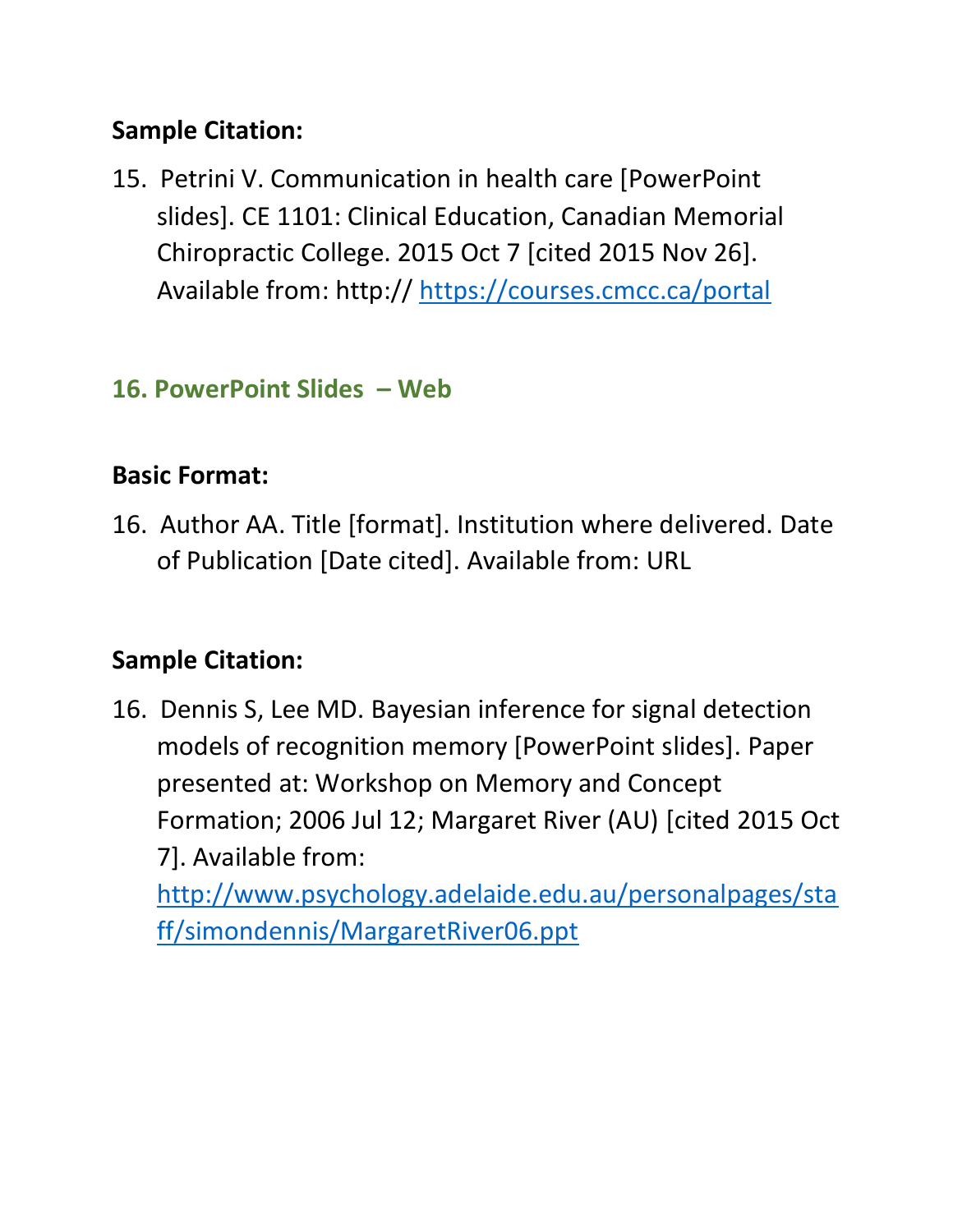## **17. Online Videos/YouTube/KIRO videos**

#### **Basic Format:**

17. Publisher. Title [format]. Date uploaded. [Date cited]. Length of video. Available from: URL

## **Sample Citations:**

- 17. Cleveland Clinic. Osteoporosis update [video on the Internet]. 2020 Dec 1 [cited 2021 23 Sep]. 63 min. Available from: [https://www.youtube.com/watch?v=7sbbM\\_m6AzU](https://www.youtube.com/watch?v=7sbbM_m6AzU)
- 17. Canadian Memorial Chiropractic College. The 5A's at CMCC: evidence-based clinical practice [video]. 2019 Jul 17 [cited 2021 23 Sep]. 32 min. Available from: [https://cmcc.hosted.panopto.com/Panopto/Pages/V](https://cmcc.hosted.panopto.com/Panopto/Pages/Viewer.aspx?id=87401326-6763-446d-833d-aaea013498b7) [iewer.aspx?id=87401326-6763-446d-833d-aaea013498b7](https://cmcc.hosted.panopto.com/Panopto/Pages/Viewer.aspx?id=87401326-6763-446d-833d-aaea013498b7)

## **18. Computer Software (online)**

## **Basic Format:**

18. Author(s)/Editor(s)/Organization. Software name [format]. Place of Publication: Publisher; Date of internet publication [date of access]. Available from: URL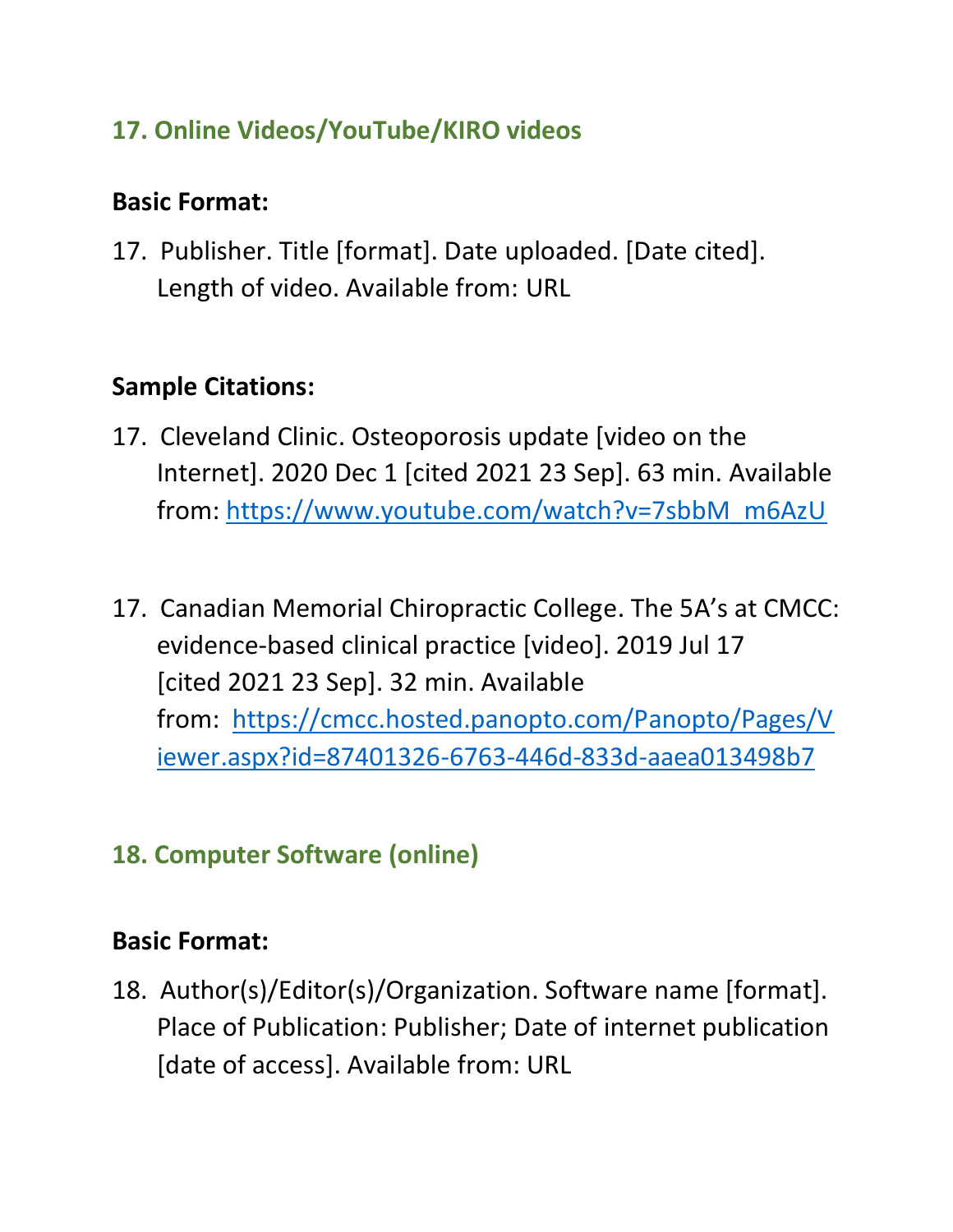## **Sample Citation:**

- 18. Physiotec. Physiotherapy exercise software: home exercise program [computer software]. Saint-Hubert (QC): Physiotec; [cited 2021 Oct 6]. Available from: https://physiotec.ca
- **19. Critical Appraisal Checklist - cite according to published format, typically as either a journal article or internet document**

## **Sample Citation (Journal Article):**

19. Downes MJ, Brennan ML, Williams HC, Dean RS. Development of a critical appraisal tool to assess the quality of cross-sectional studies (AXIS) [Internet]. BMJ Open. 2016 Dec [cited 12 Oct 2021] 8;6(12):e011458.

## **Sample Citation (Internet Document):**

19. Scottish Intercollegiate Guidelines Network (SIGN). Methodology checklist 3: cohort studies [document on the Internet]. Edinburgh: SIGN; 2015 [cited 2018 Sep 17]. Available from: [https://www.sign.ac.uk/what-we](https://www.sign.ac.uk/what-we-do/methodology/checklists/)[do/methodology/checklists/](https://www.sign.ac.uk/what-we-do/methodology/checklists/)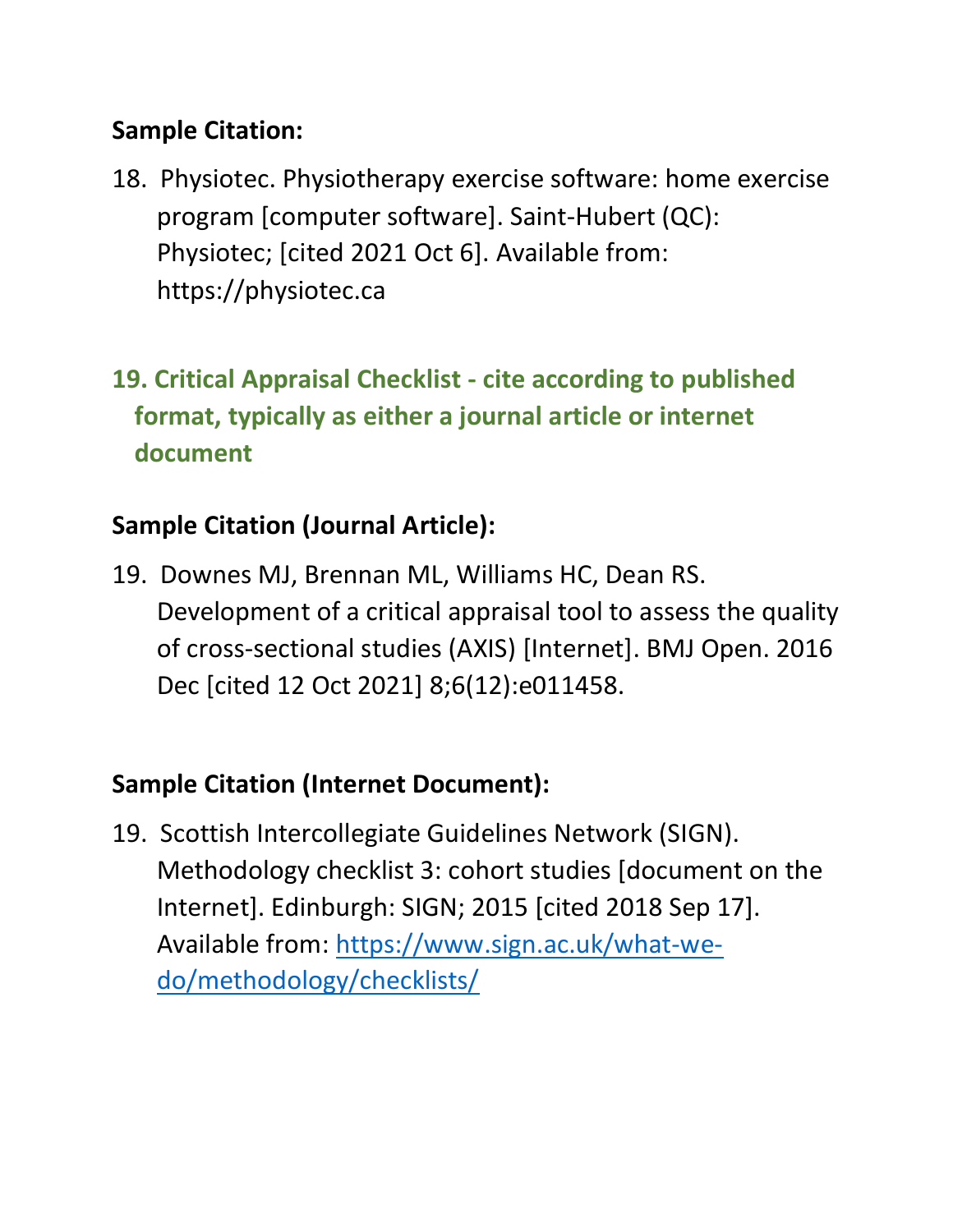**20. Clinical Practice Guidelines/CCGI Guideline Summaries cite according to published format, typically as either a journal article or internet document**

## **Sample Citation (Journal Article):**

20. Hawk C, Whalen W, Farabaugh RJ, Daniels CJ, Minkalis AL, Taylor DN, et al. Best Practices for Chiropractic Management of Patients with Chronic Musculoskeletal Pain: A Clinical Practice Guideline. J Altern Complement Med. 2020 Oct;26(10):884-901.Available from: <https://pubmed.ncbi.nlm.nih.gov/32749874/>

#### **Sample Citation (Internet Document):**

20. Canadian Chiropractic Guidelines Initiative (CCGI). Clinician summary: temporomandibular disorders [document on the internet]. Toronto (ON): CCGI [cited Oct 28, 2021]. Available from:<https://www.ccgi-research.com/tmd>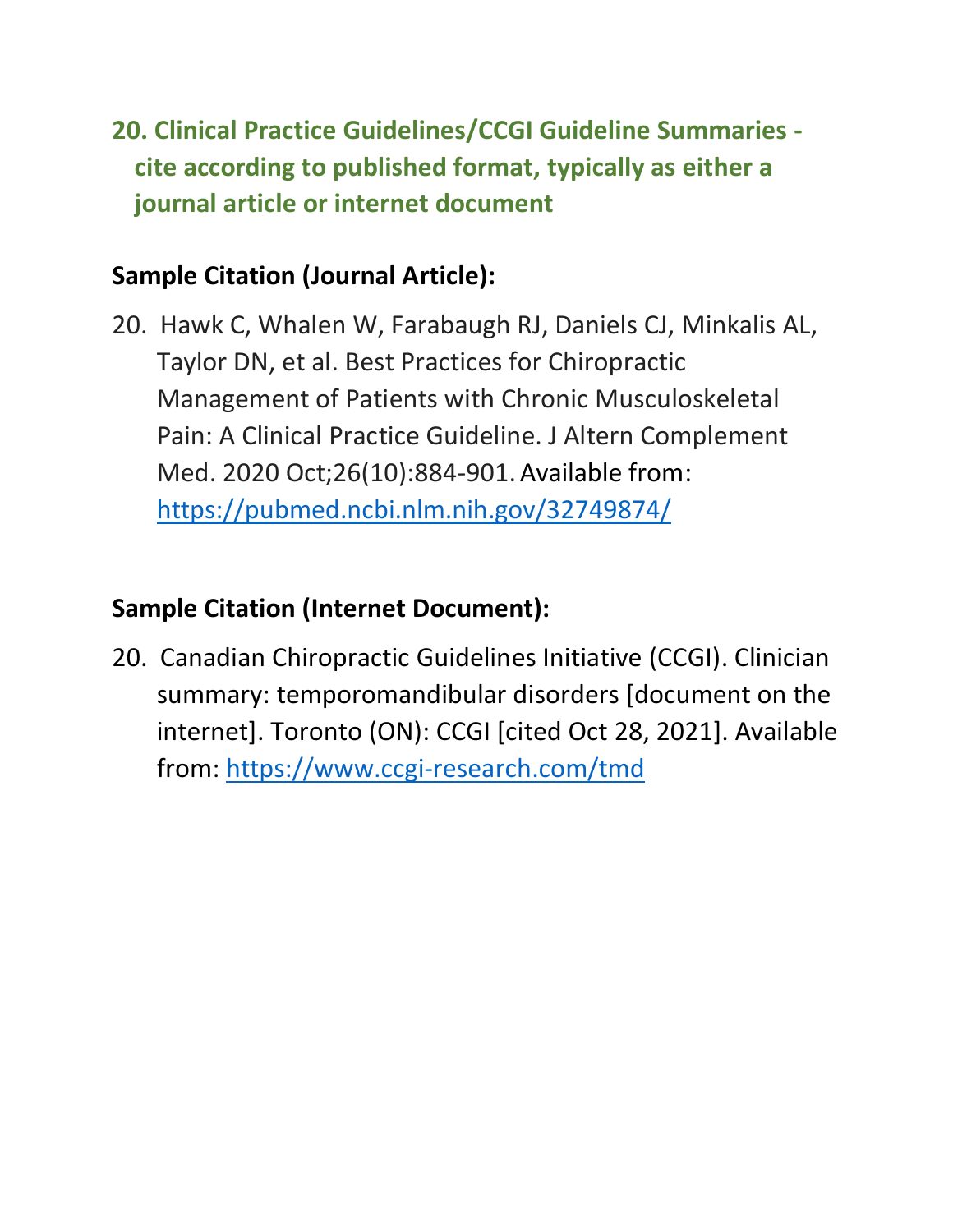# **Citing one work multiple times**

- Sometimes you need to cite one work multiple times. Putting an in-text citation after every sentence from that source would look strange and break the flow of your writing … but leaving out the in-text citations risks plagiarism.
- **Solution: Cite the source early in the paragraph, with the author/organization/site included as part of your sentence.**
- **For the rest of the paragraph, you can refer back to the authors by name or pronoun.**

Example: Omi (1) describes several aspects of the data gathering process. She notes that the number of survey questions can affect participation rates. Omi also found that…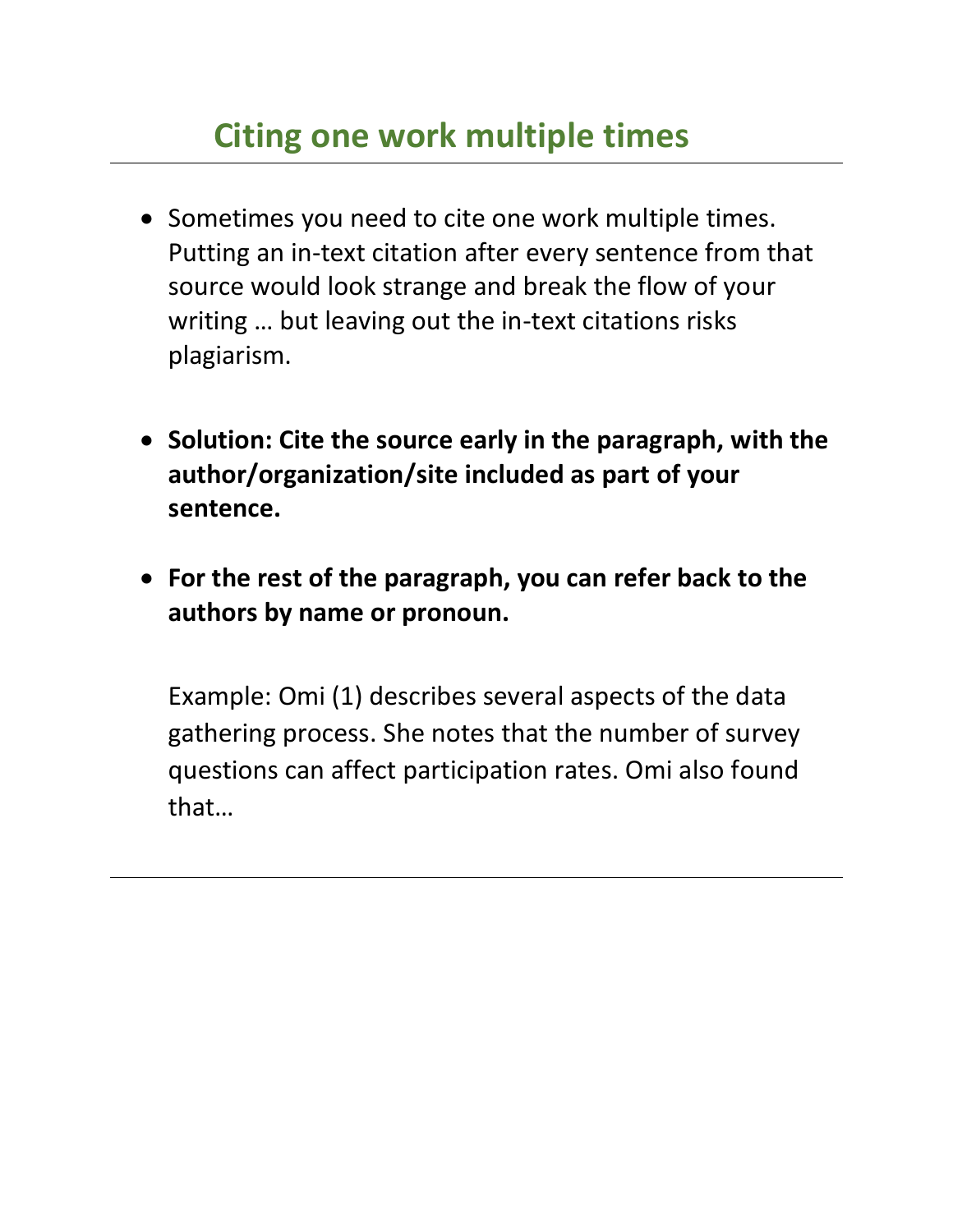## **Citing one work multiple times – adding page numbers**

If you are citing one source numerous times – for example, a single chapter in a book, or the content of a large textbook – it's helpful to include page numbers to guide readers to specific information:

Round Bracket Style:

Oreyama (1) argues for a modified intervention. (p361-5)

Manual therapists generally refute this approach. (1 p13)

Superscript:

Agawa refers to a previous study.  $(1-p36)$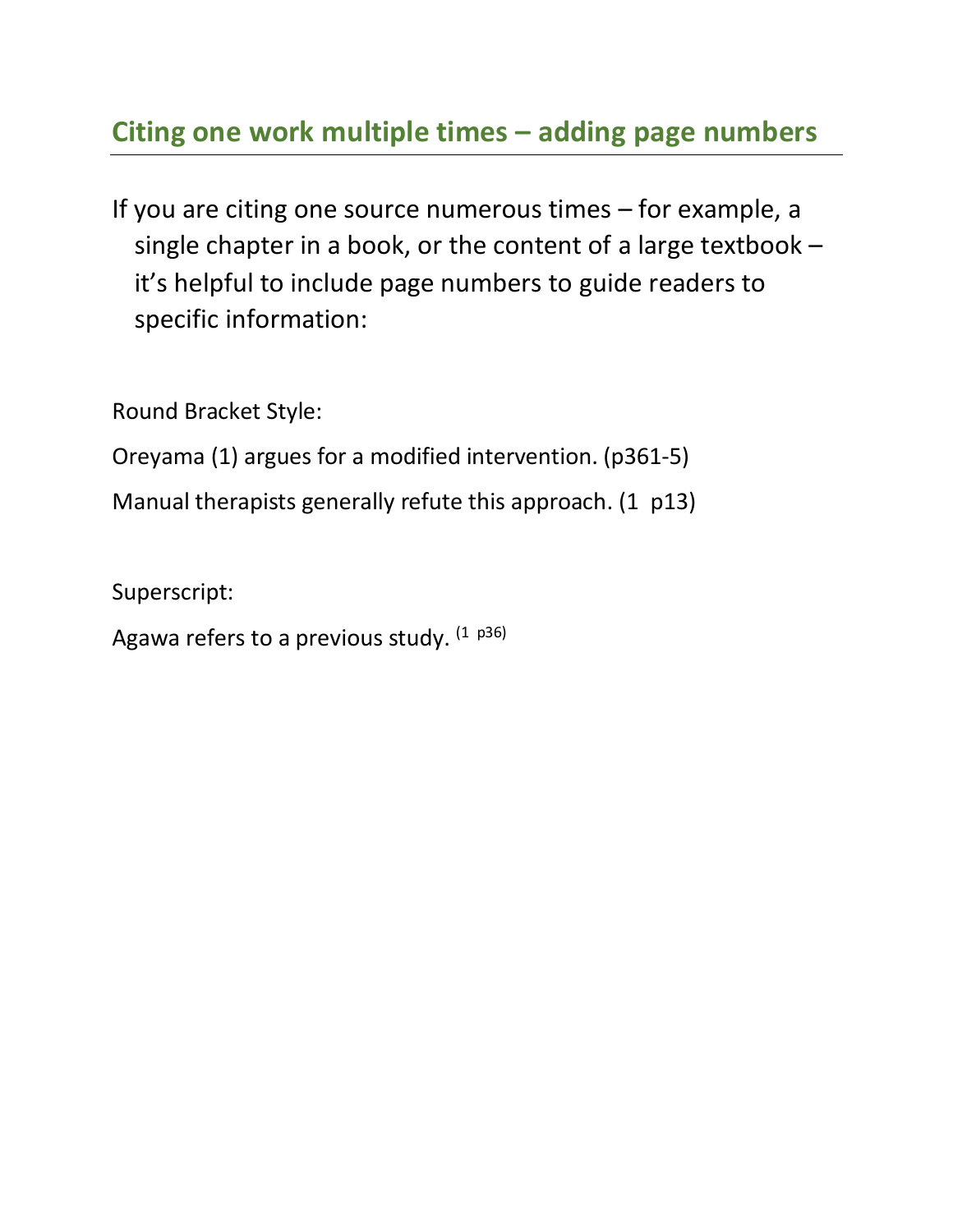## **In-text Citation Examples using Superscript option**

Platelet-rich plasma (PRP) has become increasingly popular in sports medicine and orthopaedic practice as treatment for muscle, tendon, and ligament injuries, and has reveloped media attention because of its promise as a regenerative therapy.<sup>12</sup> PRP is an autologous preparation of a patient's whole blood, which is centrifuged or filtered, allowing separation of a fraction containing a supraphysiological concentration of platelets (fig 1. (1). PRP can be applied on its own, or as an adjunct to surgery, allowing a high "dose" of growth factors and other bioactive proteins such as cytokines and chemokines to be delivered to the target tissue. This has the potential to improve repair and regeneration, although evidence from in vitro and animal studies has been conflicting.<sup>3-5</sup>

As an autologous preparation. PRP has been introduced into clinical practice without being subject to the stringent development required of new drugs. Many commercially available PRP preparation devices have US Food and Drug Administration (FDA) approval, although this is based on device performance and safety, not on a requirement for evidence of clinical effic icy.<sup>6</sup>

tendinopathy) or as an adjunct to surgery (anterior cruciate ligament reconstruction grafts and donor sites, rotator cuff repair, subacromial decompression, and Achilles rupture repair).<sup>7</sup> Comparisons with other active treatments were not included Most trials were judged to be at high risk of bias, with lack of standardisation of PRP preparation. Overall, there was no clinically significant improvement in pain and function with PRP. The authors of the Cochrane review concluded that there was insufficient evidence to support the use of PRP.

In our review of a further 10 randomised controlled trials (476 participants), we too had difficulty drawing clear conclusions about the efficacy of PRP, because of heterogeneous musculoskeletal conditions and outcome measures, underpowered studies, and poor reporting. Only half of these trials included analyses of PRP content and quality, and these showed marked differences in platelet concentration and white cell content; this is problematic, as different PRP preparations and application techniques could affect effectiveness.<sup>2</sup>

#### **Possible harms**

#### **Note:**

**A single work may be referred to multiple times in a paper. A corresponding number (see '2' in the example above) from the reference list can be inserted each time the work is cited.**

#### **In a single sentence, you can add multiple references:**

Several studies focus on musculoskeletal conditions associated with diabetes.(4,7,8)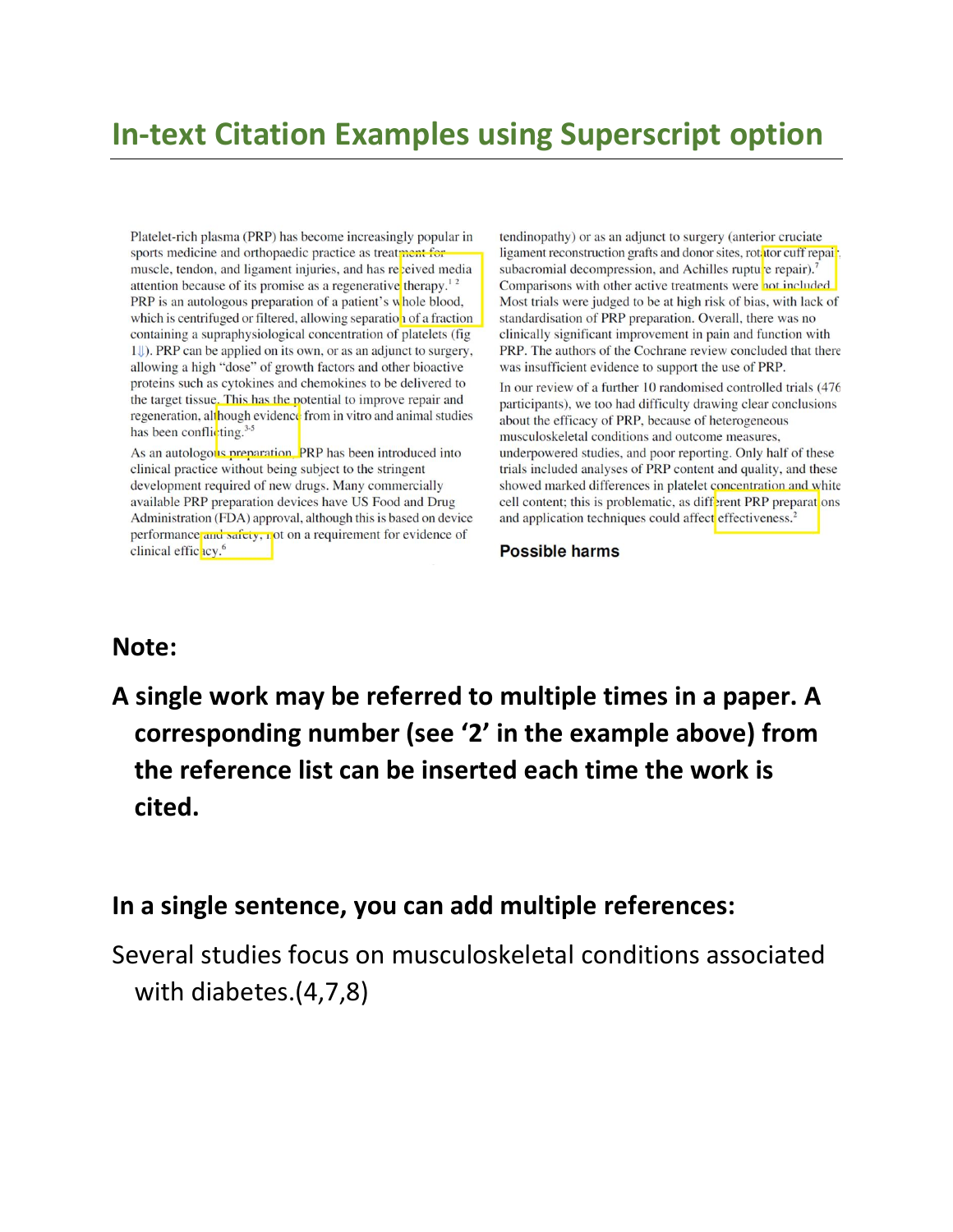# **Reference List Example**

#### **References**

- 1. Senzon S. Constructing a philosophy of chiropractic: evolving worldviews and premodern roots. J Chiropr Humanit [Internet]. 2011 Dec [cited 2016 Sept 20]; 18(1):10-23. Available from ScienceDirect: [https://www.cmcc.ca](https://www.cmcc.ca/)
- 2. Souza TA. Differential diagnosis and management for the chiropractor: protocols and algorithms. 5th ed. Burlington, MA: Jones & Bartlett Learning; 2016.
- 3. Bickley LS, Szilagyi PG. Bates' guide to physical examination and history taking. 11<sup>th</sup> ed. Philadelphia (PA): Wolters Kluwer/Lippincott Williams and Wilkins; 2013.
- 4. Haines DE. Neuroanatomy: an atlas of structures, sections, and systems. 8th ed. [Internet]. Philadelphia: Lippincott Williams and Wilkins, 2012 [cited 2016 Sept 20]. Available from LWW Health Library: [https://www.cmcc.ca](https://www.cmcc.ca/)
- 5. Meeker WC, Mootz RD. Integration of chiropractic in health care. In: Haldeman S, Dagenais S, Budgell B, Grunnet-Nilsson N, Hooper PD, Meeker WC, et al. editors. Principles and practice of chiropractic. 3 rd ed. New York : McGraw-Hill, 2005. p. 135-146.
- 6. World Federation of Chiropractic. World federation of chiropractic [Internet]. Toronto (ON): World Federation of Chiropractic; Facts on chiropractic; 2009 [cited 2016 Sept 20]. Available from: <sup>h</sup>[ttps://www.wfc.org/website/index](https://www.wfc.org/website/index)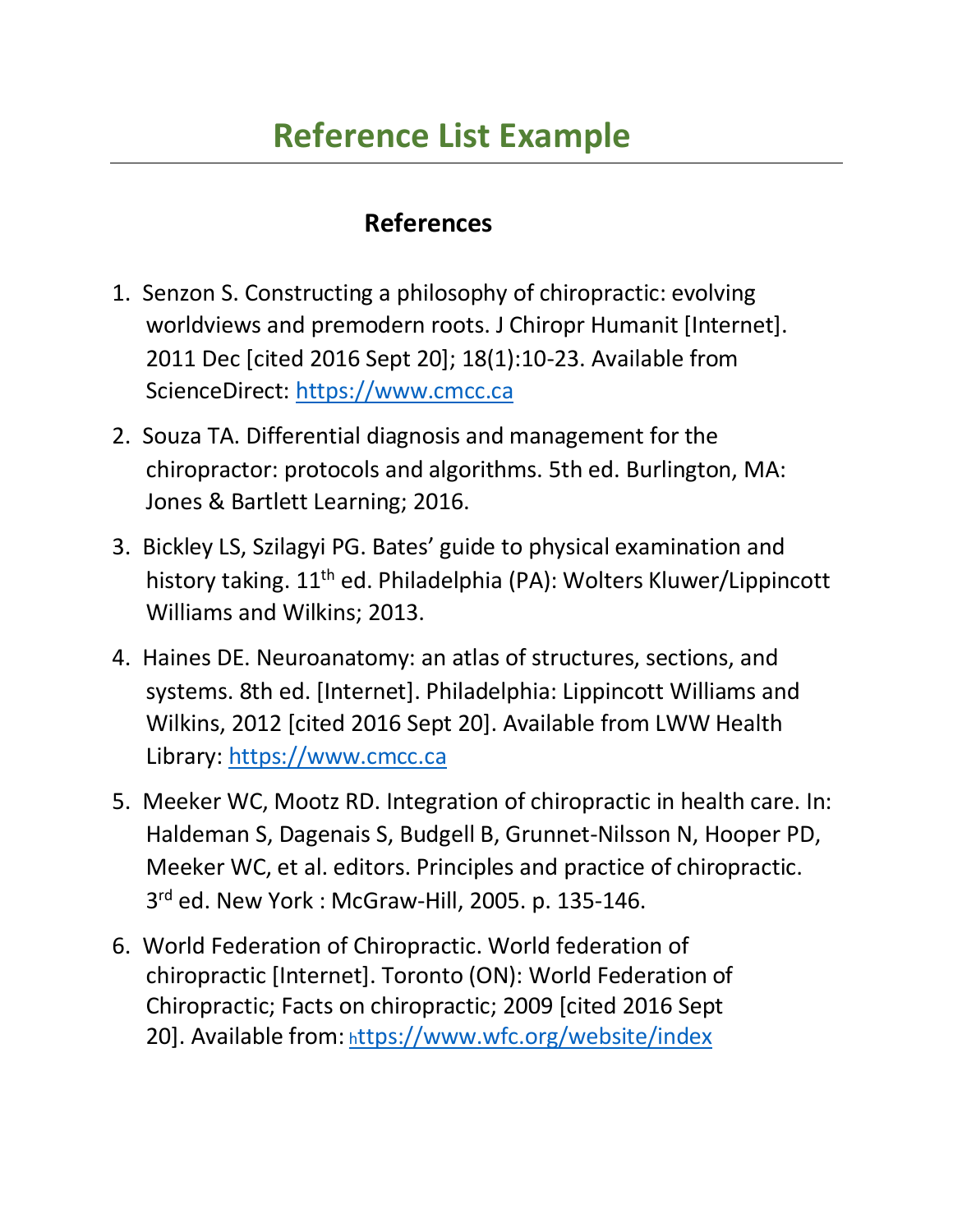- 7. Canadian Memorial Chiropractic College. The chiropractic oath [PDF]. CP 1102: Foundations of Chiropractic Principles and Practice, Canadian Memorial Chiropractic College. 2017 [cited 2017 Sept 12]. Available from <https://courses.cmcc.ca/portal>
- 8. Canadian Pharmacists Association. CPS 2017: compendium of pharmaceuticals and specialities. 52<sup>nd</sup> ed. Ottawa: Canadian Pharmacists Association; 2017. Codeine; p. 830- 833.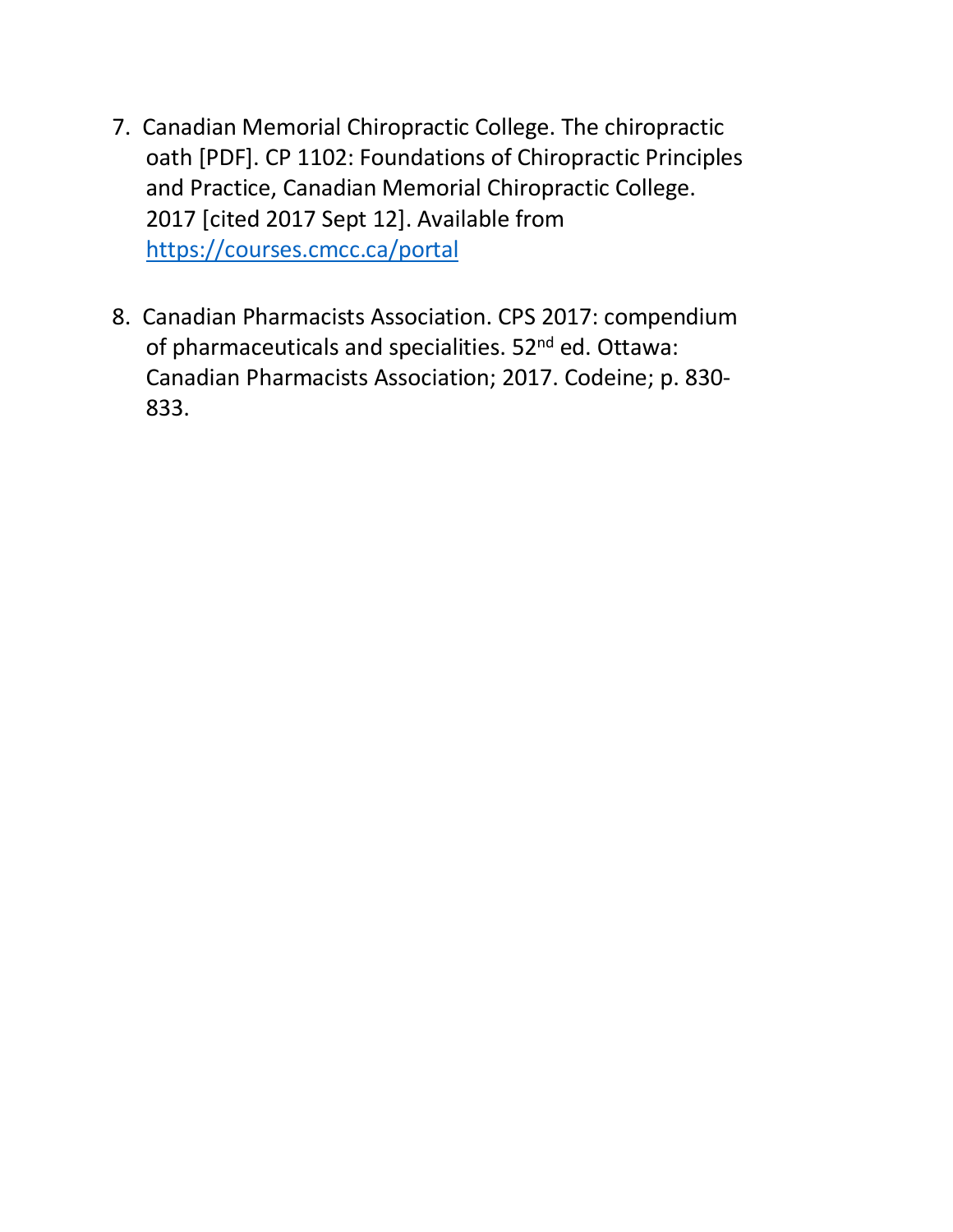# **Formatting a Reference List**

**•** The reference list appears at the end of your paper. Begin list on a new page.

- **•** The title **References** should be placed at the top of the page, in the centre
- **•** Use a 'hanging indent' (see below) for each reference to make the numerical sequence more obvious

**•** Entries should appear in numerical sequence in the order that the material is cited in the text of your assignment.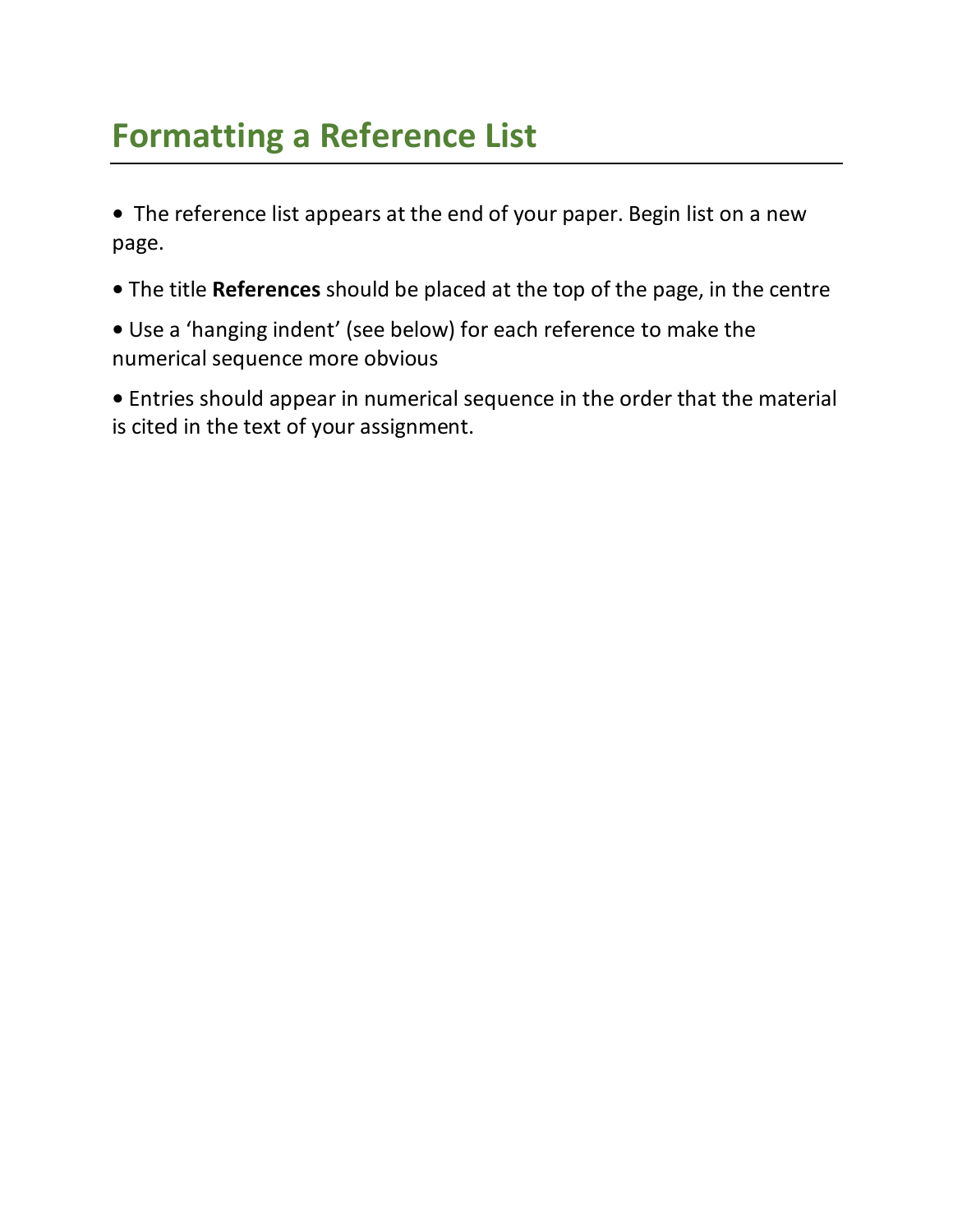# **How to Indent a Reference List**

| PAGE LAYOUT                                     | <b>REFERENCES</b>                         | MAILINGS  | <b>REVIEW</b>                                                                 | VIEW | ADD-INS                                                                                                                                                                                                     |                                                               | vancouver reference list - Word<br>ACROBAT<br>RefWorks                                                                                                         |                                                                                                                                                                                                                                                                                                                                                                                                                                                                                                                                                                                                                                    |                                                                                                           |                                                                                |                                                                                                       |                                                                                       |           |  |
|-------------------------------------------------|-------------------------------------------|-----------|-------------------------------------------------------------------------------|------|-------------------------------------------------------------------------------------------------------------------------------------------------------------------------------------------------------------|---------------------------------------------------------------|----------------------------------------------------------------------------------------------------------------------------------------------------------------|------------------------------------------------------------------------------------------------------------------------------------------------------------------------------------------------------------------------------------------------------------------------------------------------------------------------------------------------------------------------------------------------------------------------------------------------------------------------------------------------------------------------------------------------------------------------------------------------------------------------------------|-----------------------------------------------------------------------------------------------------------|--------------------------------------------------------------------------------|-------------------------------------------------------------------------------------------------------|---------------------------------------------------------------------------------------|-----------|--|
| $A^{\dagger} A^{\dagger}$<br>A -<br>$X_2$ $X^2$ | Ą<br>Aa -<br>$\frac{dy}{dx}$ + $\Delta$ + |           | 狂×狂×祝×  硅硅  纵  ¶<br>$\equiv \equiv \equiv \equiv \pm 1.5 \cdot 10.7 \pm 0.00$ |      | <b>T</b> Normal                                                                                                                                                                                             | T No Spac Heading 1                                           |                                                                                                                                                                | AaBbCcDt AaBbCcDt AaBbCt AaBbCcC AaB aaBbCcC AaBbCcDt<br>Heading 2                                                                                                                                                                                                                                                                                                                                                                                                                                                                                                                                                                 | Title                                                                                                     | Subtitle                                                                       | Subtle Em                                                                                             | AaBbCcDt AaBbCci<br>Emphasis                                                          | Intense E |  |
| Font                                            | $\overline{\Gamma_{24}}$                  | Paragraph |                                                                               | Б.   |                                                                                                                                                                                                             |                                                               |                                                                                                                                                                |                                                                                                                                                                                                                                                                                                                                                                                                                                                                                                                                                                                                                                    |                                                                                                           |                                                                                |                                                                                                       | Styles                                                                                |           |  |
|                                                 |                                           |           |                                                                               |      | 1. Senzon S.<br>worldview<br>Dec [cited<br>https://wv<br>2. Souza TA.<br>chiropract<br>& Bartlett<br>3. Bickley LS<br>history tak<br>Williams a<br>4. Haines DE<br>systems. 8<br>Wilkins, 20<br>Library: ht | Paragraph<br>General<br>Left:<br>Spacing<br>After:<br>Preview | <b>Indents and Spacing</b><br>Alignment:<br>Outline level:<br>Indentation<br>Right:<br>Mirror indents<br>Before:<br>ScienceDirect: https://www.cmcc.ca<br>Tabs | Left<br><b>Body Text</b><br>수<br>$0 \text{ cm}$<br>÷<br>0 <sub>cm</sub><br>÷<br>0 <sub>pt</sub><br>÷<br>8 pt<br>Don't add space between paragraphs of the same style<br>hwious Paragraph Prwious Paragraph Previous Paragraph Previous Paragraph Previous Paragraph<br>1. Senzon S. Constructing a philosophy of chiropractic: evolving worldviews and premodem roots. J<br>Chiropr Humanit (Internet). 2011 Dec (cited 2016 Sept 20); 18(1):10-23. Available from<br>Set As Default<br>5. Meeker WC, Mootz RD. Integration of Ginopractic in health care. In:<br>Haldeman S, Dagenais S, Budgell B, Grunnet-Nilsson N, Hooper PD, | Line and Page Breaks<br>۰<br>$\overline{\phantom{a}}$<br>Special:<br>Hanging<br>Line spacing:<br>Multiple | Collapsed by default<br>$\overline{\phantom{a}}$<br>$\blacktriangledown$<br>OK | $\sqrt{2}$<br>$\mathbf{x}$<br>By:<br>$0.5$ cm $\Rightarrow$<br><u>Аt:</u><br>$\div$<br>1.08<br>Cancel | et]. 2011<br>eDirect:<br>MA: Jones<br>and<br>ppincott<br>land<br>s and<br><b>alth</b> |           |  |